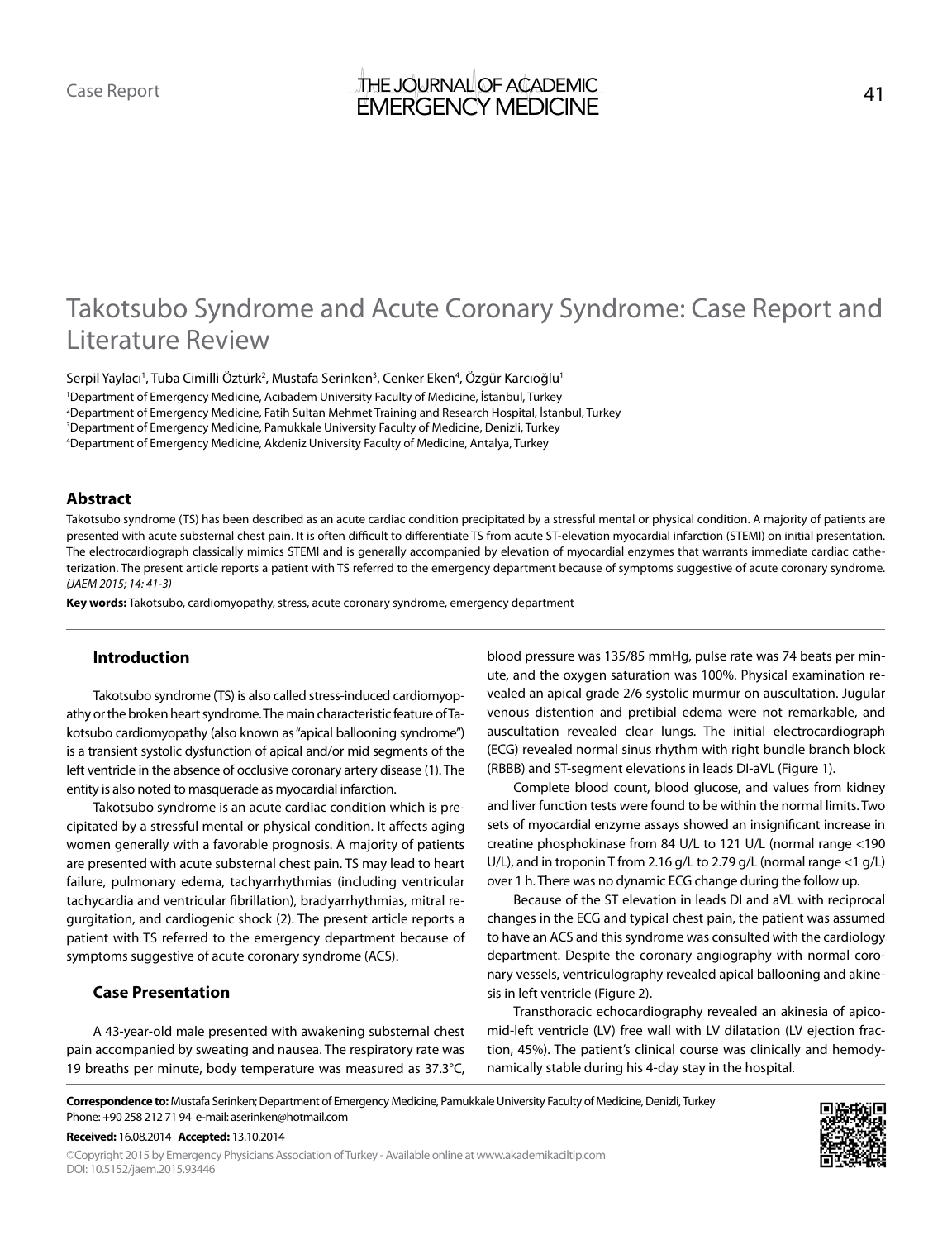

**Figure 1.** Patient's ECG at admission ECG: electrocardiograph





The patient was discharged with medications including aspirin, ACE inhibitor, β-blocker, and a statin. The repeat echocardiogram performed 1 month later showed an ejection fraction of 50%-55% without any wall motional abnormalities.

### **Discussion**

The clinical symptoms and signs of TS resemble those of an ACS. Although the most common presenting symptom is acute chest pain, some patients may still present with dyspnea, syncope, shock, or ECG abnormalities. ST-segment elevation has been reported as 34%-56% in a systematic review (1). ST-segment elevation is commonly seen in anterior pericordial leads. Deep T-wave inversion with QT interval prolongation, abnormal Q waves, and non-specific abnormalities are the other common abnormalities that may be seen in the ECG (2). Previously detected or new-onset left bundle branch block (LBBB) is associated with an adverse outcome in patients with acute myocardial infarction. LBBB was recorded on presentation in 9% of TS patients (3).

In TS, cardiac enzyme biomarkers are high; however, the elevations are typically mild, which may lead to the misdiagnosis of ACS. In a systematic review, it was reported to be elevated in 74%-86% of patients (4). In a subsequent series of 136 patients, troponin T levels ranged from 0.01 to 5.2 ng/mL (5).

Takotsubo syndrome patients are generally misdiagnosed as ACS; thus, they underwent primary percutaneous coronary intervention (PCI). However, PCI is still mandatory to exclude ACS. Coronary angiography images reveal either normal vessels or mild-to-moderate coronary atherosclerosis. In risk population, obstructive coronary artery dissease may be observed in its normal prevalance (6). The incidence of this reversible cardiomyopathy is estimated to be 1%-2% of patients presenting with an acute myocardial infarction (AMI). AMI with spontaneous clot lysis may mimic TS (7, 8).

Parodi et al. (9) noted that, nearly one-tenth of patients had at least one relevant (≥50%) coronary stenosis without supplying the dysfunctional myocardium, whereas nearly 90% patients had irrelevant stenosis or angiographically normal coronary arteries. Thus, when the stenotic artery does not supply the involved (dysfunctional) myocardium or when the extent of dysfunctional myocardium is larger than the area supplied by a single stenotic coronary artery, the presence of angiographically relevant coronary artery disease should be accepted as an exclusion criterion for TS.

Takotsubo syndrome patients showed significantly higher growth differentiation factor-15 (a stress responsive cytokine) values on admission compared with that of patients presenting with AMI (10). MicroRNAs (miRNAs) emerge as promising sensitive and specific biomarkers for cardiovascular disease. Jaguszewski et al. (11) have described four circulating miRNAs as a robust biomarker to distinguish TS from STEMI patients. They stated that the upregulation of the stress- and depression-related miRNAs is an indicator of the relation between TS and neuropsychiatric disorders.

Using the current guideline-endorsed viability criteria for semiquantitative cardiac single photon emission computed tomography (SPECT) and fluorodeoxyglucose positron emission tomography (PET), these modalities failed to demonstrate the presence of viability in the acute state of TS (12).

With its superior soft tissue resolution and dynamic imaging capabilities, it is possible that cardiac magnetic resonance is currentlythe most useful imaging technique in diagnosing TS because the apical ballooning or medio-basal wall motion abnormalities, presence of wall edema, and late gadolinium enhancement are characteristic features in diagnosing this syndrome (13).

### **Conclusion**

Takotsubo syndrome is a potential life-threatening disease, which can hardly be clinically distinguished from ACS. There is no current established biomarker imaging techniques that are available for differentiating TS from AMI.

**Informed Consent:** Written informed consent was obtained from patient who participated in this case.

**Peer review:** Externally peer-reviewed.

**Author Contributions:** Concept - S.Y., T.Ö.; Design - M.S., C.E.; Supervision - O.K.; Materials - S.Y.; Data Collection and/or Processing - S.Y., M.S.; Literature Review - S.Y.; Writer - S.Y., M.S.

**Conflict of Interest:** No conflict of interest was declared by the authors.

**Financial Disclosure:** The authors declared that this study has received no financial support.